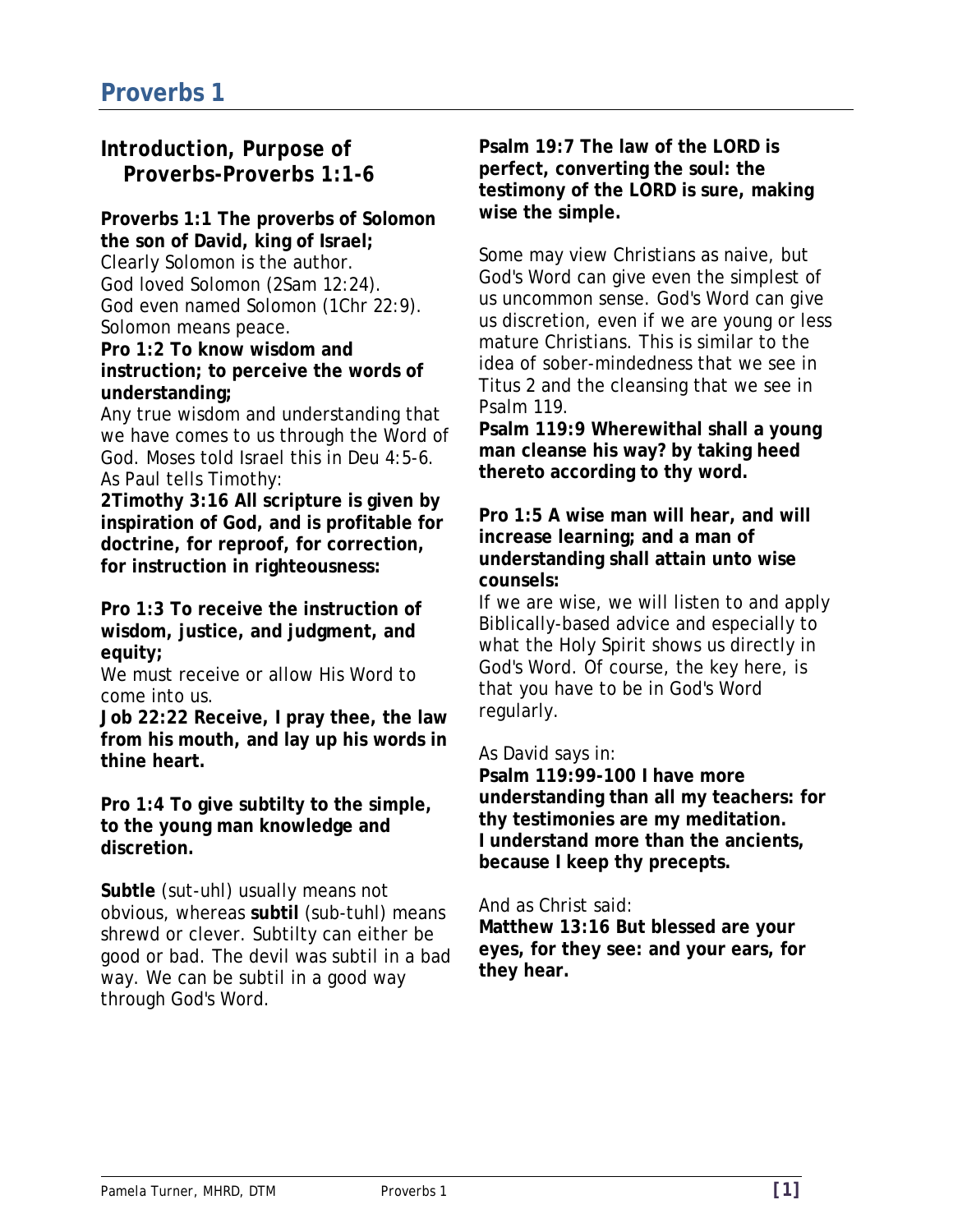**Pro 1:6 To understand a proverb, and the interpretation; the words of the wise, and their dark sayings.**  We shouldn't get frustrated if we don't

fully grasp a proverb the first time we read it. As we apply what the Holy Spirit shows us, we begin to grasp more and more. As Paul says:

**Hebrews 5:14 But strong meat belongeth to them that are of full age, even those who by reason of use have their senses exercised to discern both good and evil.** 

Peter cautions us that some things are difficult to understand. He specifically mentions the deep things in Paul's letters. He warns us not to twist their meaning as it can actually harm us.

**2Peter 3:16 As also in all his epistles, speaking in them of these things; in which are some things hard to be understood, which they that are unlearned and unstable wrest, as they do also the other scriptures, unto their own destruction.** 

It occurs to me that studying Proverbs regularly can strengthen our foundation and make it easier to understand other parts of scripture.

We saw in Proverbs 1:2 that the purpose of Proverbs is to give us an opportunity to "know wisdom and instruction." Further, in Proverbs 1:3, we saw that on our part, we must "receive the instruction of wisdom, justice, and judgment." According to Proverbs 1:5, not just any man will increase his learning by reading Proverbs.

It is the "**wise man"** who will hear. The deep wisdom in Proverbs is not apparent or accessible to everyone. Consider the phrase "dark sayings" in Proverbs 1:6. **Proverbs 1:6 "To understand a proverb, and the interpretation; the words of the wise, and their dark sayings."** 

Proverbs is filled with dark sayings, not in the sense of evil or gloomy. Instead, dark means hidden, perplexing, or enigmatic. Paul told the Corinthians, in **1Corinthians 2:7 "But we speak the wisdom of God in a mystery, even the hidden wisdom, which God ordained before the world unto our glory:"** 

At this point, our question becomes, how can we add light to those dark sayings. God tells us that to access the deep wisdom of Proverbs, you must have the FEAR of the LORD. In fact, He calls us to do that in Proverbs 1:7-9.

### *Call to fear God and believe His Word-Proverbs 1:7-9*

**Pro 1:7 The fear of the LORD is the beginning of knowledge: but fools despise wisdom and instruction.**  Psa 111:10 also says the fear of the Lord is the beginning of wisdom. Job says in Job 28:28 that the fear of the Lord is not just the beginning, but **is** actually wisdom.

At the end of Solomon's ponderings in Ecclesiastes, he says in 12:13 that the conclusion of the whole matter is to Fear God. Why then don't we all fear and obey? It's because our flesh loves darkness as John says in John 3:19.

There's a trend in many Christian leaders today of diluting the power of what God means by FEAR of the LORD. In our pleasure-seeking culture today, people want to put a positive spin on things. Some are so good at it that we call them "spin doctors."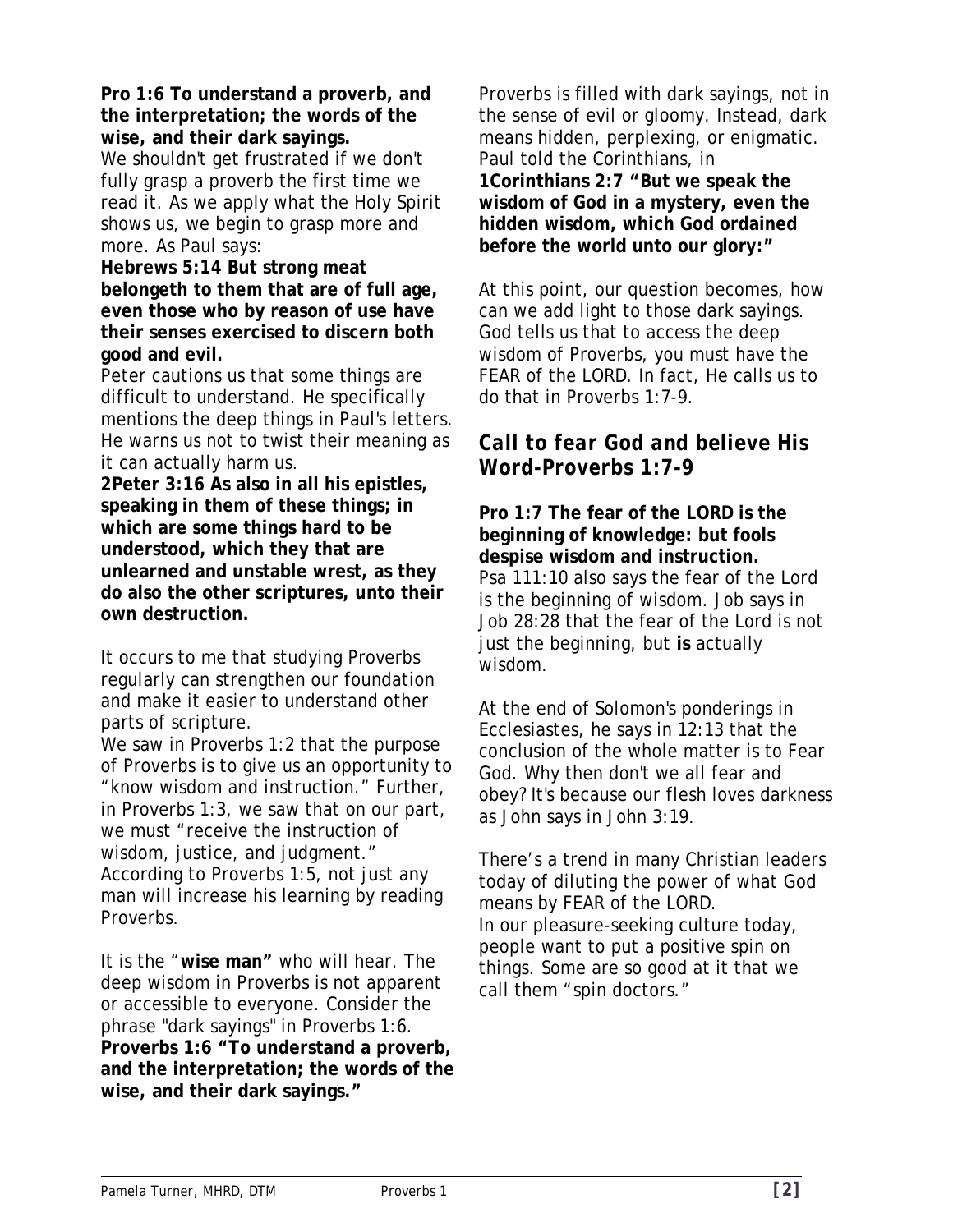What do "spin doctors" do when they are faced with the Fear of the Lord? They spin it into a tasty concoction that has none of the nutritional value that God intended. They tell us to "respect" God. To tell people they should respect God is more palatable than telling them they should be alarmed or even terrified of the power He has.

When reaching out to an unsaved person, it is almost a Catch-22. We desperately want to introduce people to God to give them an opportunity to receive Christ as Savior so they can avoid the terror of Hell. On the other hand, if we approach them ranting about being terrified of God, they will run away instead of being drawn to Him. So we spin it.

I'll grant you that a person is more likely to consider what you have to say about God if they know you, if you've taken the time to form a friendship or at least some mutual respect. Once you've done that, if you get your flesh out of the way, the Holy Spirit can guide you in what to say and how best to approach a particular person. You won't need to spin anything if you let the Holy Spirit do the talking.

How does our pleasure-seeking culture affect the way you approach believers? Does our culture justify the continued coddling of Christians? Is it right or wise to keep telling them there is nothing to fear, they just need to "respect" God? I suggest to you that it is both wrong and unwise. We do them a disservice.

As members of God's family, we need to know our Father. We need to have an understanding of His power, the power that loves us, the power that can easily squash our enemy like a bug, the power that can also punish us.

Isn't it your heart's desire that believers will continue to grow spiritually? That is what I desire for myself, for you, and for all believers. If you agree, then you must admit to yourself and make it clear to others that the only way to keep growing spiritually is to have the FEAR of the Lord, not just respect.

You must have respect plus awe, alarm, and outright terror. Respect can give you a desire to please God. Awe can help you appreciate how amazing He is. Terror makes you realize that when God speaks, it is not a suggestion; it is not a nice to know; it is the Truth; it is a command to do and be as He says.

Paul cautioned the Romans in **Romans 11:22 "Behold therefore the goodness and severity of God…"**  Jesus answered Satan in **Luke 4:12 "…It is said, Thou shalt not tempt the Lord thy God."**  [It is said = Deu  $6:15-16$ ]

#### **Pro 1:8 My son, hear the instruction of thy father, and forsake not the law of thy mother:**

Old Testament law actually provided a provision for stoning a rebellious child to death (Deu 21:18-21). The parent child relationship is a picture of our relationship with God.

#### **1Samuel 2:25 If one man sin against another, the judge shall judge him: but if a man sin against the LORD, who shall intreat for him?**

When you sin against God as we all do, there's no hope to escape death unless you have accepted Christ as your Mediator.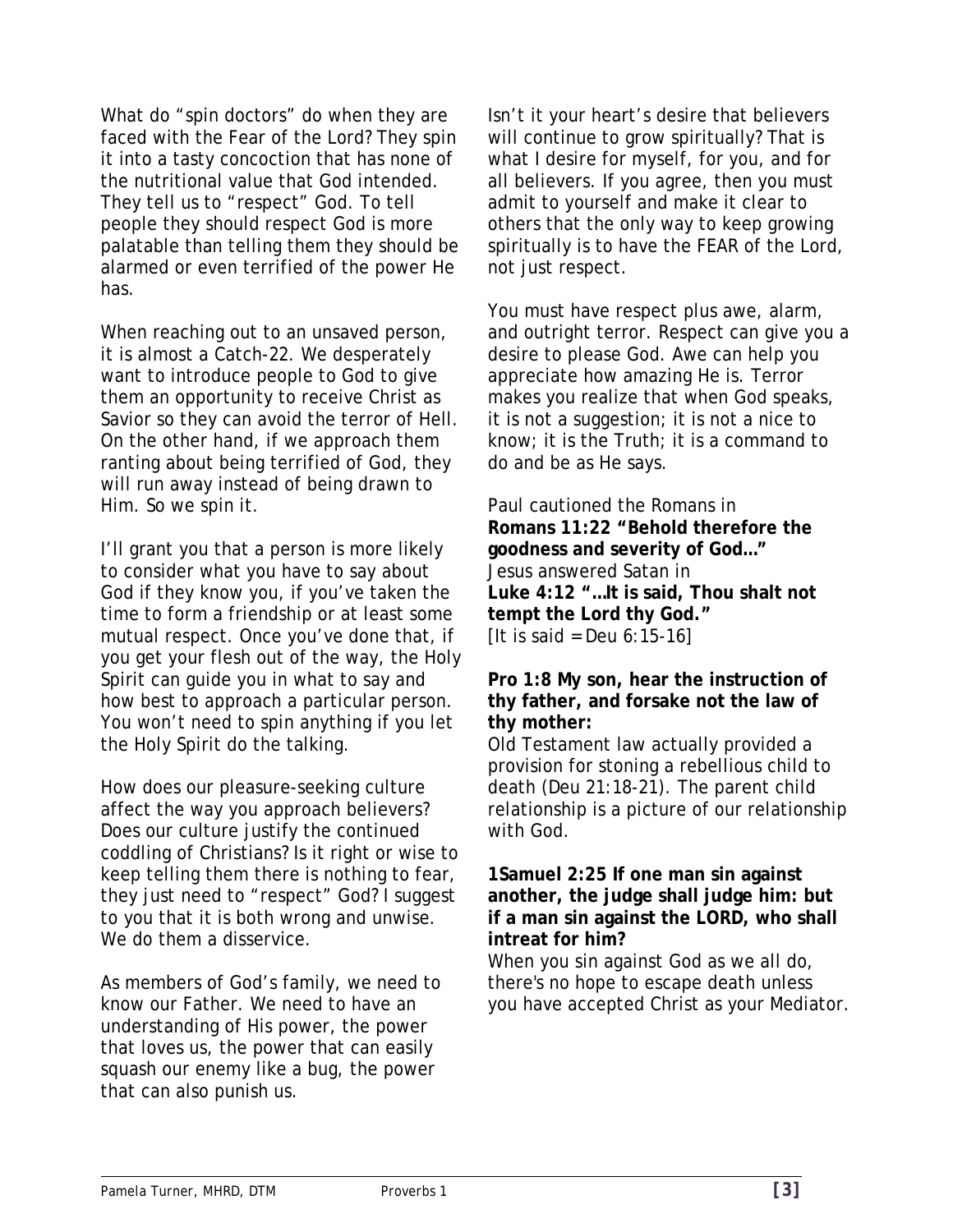**Pro 1:9 For they shall be an ornament of grace unto thy head, and chains about thy neck.** 

They = instruction and law from verse 8. In other words, instruction in God's Word can become an ornament of grace in your life. While the world looks for the pretty on the outside, God is looking for the pretty on the inside which He puts there Himself if we cooperate.

Remember, what Peter told us in 1Peter 3:4? He told us to adorn ourselves with **"...the hidden man of the heart, in that which is not corruptible, even the ornament of a meek and quiet spirit, which is in the sight of God of great price."** 

### *Sonnet: Caution to Avoid the Enticement of Sinners-Proverbs 1:10-19*

**Pro 1:10 My son, if sinners entice thee, consent thou not.** 

In Judges 16:16-21, Samson allowed Delilah to entice him. It's easy to fall prey to the poor advice of others. **Psalm 1:1 Blessed is the man that walketh not in the counsel of the ungodly, nor standeth in the way of sinners, nor sitteth in the seat of the scornful.** 

**Pro 1:11 If they say, Come with us, let us lay wait for blood, let us lurk privily for the innocent without cause: Pro 1:12 Let us swallow them up alive as the grave; and whole, as those that go down into the pit:** 

Gang mentality is dangerous. As it says in Psalm 64:5, groups can "encourage themselves in an evil matter" and plan or commune to lay snares. Evil can even lurk within the body of Christ.

**Jeremiah 5:26 For among my people are found wicked men: they lay wait, as he that setteth snares; they set a trap, they catch men.** 

Other examples are Acts 25:3 where the high priest tried to set a trap for Paul and Matthew 26:3-4 where the chief priests schemed to kill Jesus.

**Pro 1:13 We shall find all precious substance, we shall fill our houses with spoil:** 

**Pro 1:14 Cast in thy lot among us; let us all have one purse:** 

Covetousness is dangerous.

**Habakkuk 2:9 Woe to him that coveteth an evil covetousness to his house, that he may set his nest on high, that he may be delivered from the power of evil!** 

**Luke 12:15 And he said unto them, Take heed, and beware of covetousness: for a man's life consisteth not in the abundance of the things which he possesseth.** 

It's not money that is the problem, it's the *love* of money that can destroy us.

**1Timothy 6:9-10 But they that will be rich fall into temptation and a snare, and into many foolish and hurtful lusts, which drown men in destruction and perdition. For the love of money is the root of all evil: which while some coveted after, they have erred from the faith, and pierced themselves through with many sorrows.** 

#### Riches can hurt us.

**Ecclesiastes 5:13 There is a sore evil which I have seen under the sun, namely, riches kept for the owners thereof to their hurt.**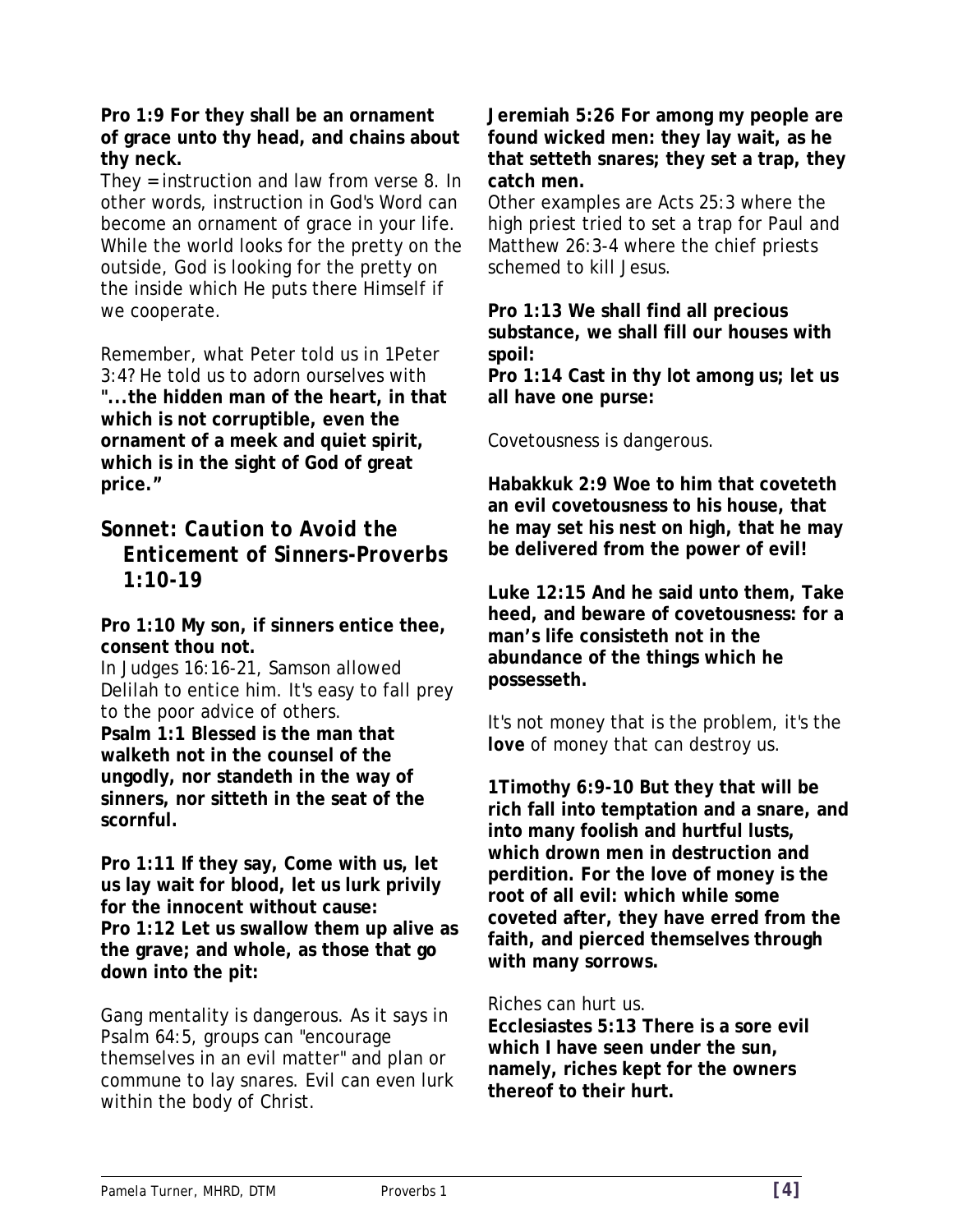**Pro 1:15 My son, walk not thou in the way with them; refrain thy foot from their path:** 

Solomon advices us to be careful in selecting our associates. In Psalms 26:4- 5, David tells God,

 **"I have not sat with vain persons, neither will I go in with dissemblers. I have hated the congregation of evil doers; and will not sit with the wicked."** 

**Pro 1:16 For their feet run to evil, and make haste to shed blood.** 

**Pro 1:17 Surely in vain the net is spread in the sight of any bird.** 

**Pro 1:18 And they lay wait for their own blood; they lurk privily for their own lives.** 

**Pro 1:19 So are the ways of every one that is greedy of gain; which taketh away the life of the owners thereof.** 

Those who set traps for the innocent often fall into their own traps. We saw that with Haman in Esther 7:10 as the king hung him on the gallows he built for Mordecai.

**Psalm 7:15-16 He made a pit, and digged it, and is fallen into the ditch which he made. His mischief shall return upon his own head, and his violent dealing shall come down upon his own pate.** 

## *Monologue: Wisdom Warns Those Who Hate Her-Proverbs 1:20-33*

You're familiar with monologues that talk show hosts do. While sometimes amusing, they can't compare with monologues that wisdom gives us. Let's consider this first monologue: Proverbs 1:20-33.

**Pro 1:20 Wisdom crieth without; she uttereth her voice in the streets:** 

My first thought was, "who is wisdom?" In Matthew 13:54, when Jesus came into his own country, he taught in the synagogue. Those who heard Him said, "...Whence hath this man this wisdom..." Jesus said in **Luke 11:49, "Therefore also said the wisdom of God, I will send them prophets and apostles..."** 

This statement was likely confusing to them. It's confusing to anyone unless you realize Christ "is" the wisdom of God.

Paul says in 1Corinthians 1:24 for those who are called, Christ is both the power of God and the wisdom of God. Paul revealed in Colossians 2:3 that the treasures of wisdom are hidden in Christ. In Proverbs, wisdom cries out to anyone who will listen. Similarly, Jesus cried out in **John 7:37 "...If any man thirst, let him come unto me, and drink."** 

**Pro 1:21 She crieth in the chief place of concourse, in the openings of the gates: in the city she uttereth her words, saying,** 

**Pro 1:22 How long, ye simple ones, will ye love simplicity? and the scorners delight in their scorning, and fools hate knowledge?**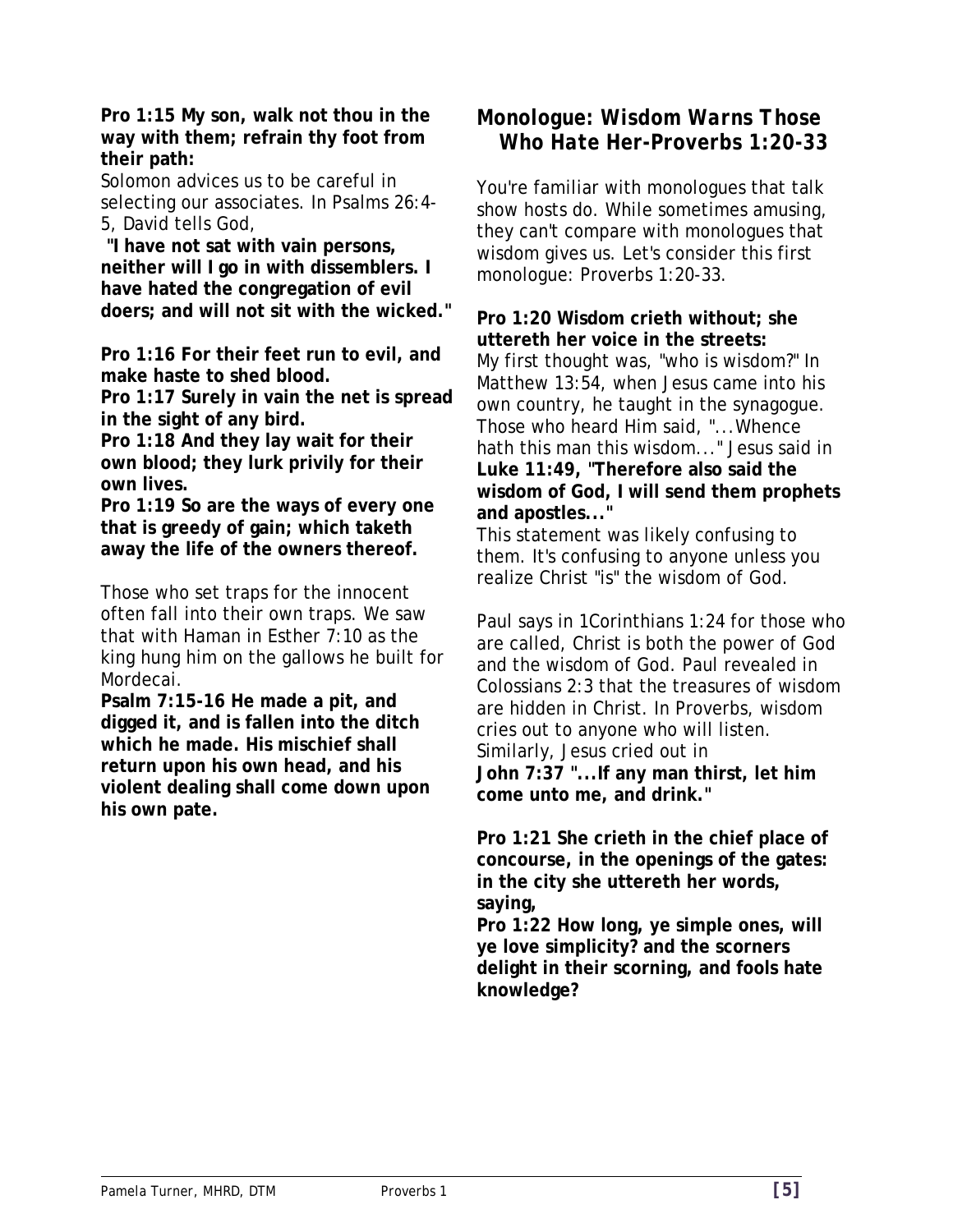In Matthew 10:27, Jesus tells us to preach His Word on the housetops. In John 18:20, Jesus tells us that He spoke openly for all to hear.

Most don't hear. God said through Moses to Pharaoh in Exodus 10:3, "how long wilt thou refuse to humble theyself before me?"

It's easy to allow something or someone to pull you off target. Peter warns us in **2Peter 3:3-4, "there shall come in the last days scoffers, walking after their own lusts, And saying, Where is the promise of his coming? for since the fathers fell asleep, all things continue as they were from the beginning of the creation."** 

**Pro 1:23 Turn you at my reproof: behold, I will pour out my spirit unto you, I will make known my words unto you.** 

**Pro 1:24-25 Because I have called, and ye refused; I have stretched out my hand, and no man regarded; But ye have set at nought all my counsel, and would none of my reproof:** 

When God calls and we refuse, He brings our fears upon us, Isa 66:4. Sometimes, we put our fingers in our ears because we don't want to listen.

**Zech 7:11-12 But they refused to hearken, and pulled away the shoulder, and stopped their ears, that they should not hear. Yea, they made their hearts as an adamant stone, lest they should hear the law, and the words which the LORD of hosts hath sent in his spirit by the former prophets: therefore came a great wrath from the LORD of hosts.** 

**Pro 1:26-27 I also will laugh at your calamity; I will mock when your fear cometh; When your fear cometh as desolation, and your destruction cometh as a whirlwind; when distress and anguish cometh upon you.** 

If we reject Him, He will laugh at our calamity.

**Psa 2:4 He that sitteth in the heavens shall laugh: the Lord shall have them in derision.**

He is slow to anger, but the end of His patience will come. **Nah 1:3 The LORD is slow to anger, and great in power, and will not at all acquit the wicked:...** 

**Pro 1:28-30 Then shall they call upon me, but I will not answer; they shall seek me early, but they shall not find me: For that they hated knowledge, and did not choose the fear of the LORD: They would none of my counsel: they despised all my reproof.** 

There will come a time when it will be too late.

**Mic 3:4 Then shall they cry unto the LORD, but he will not hear them: he will even hide his face from them at that time, as they have behaved themselves ill in their doings.**